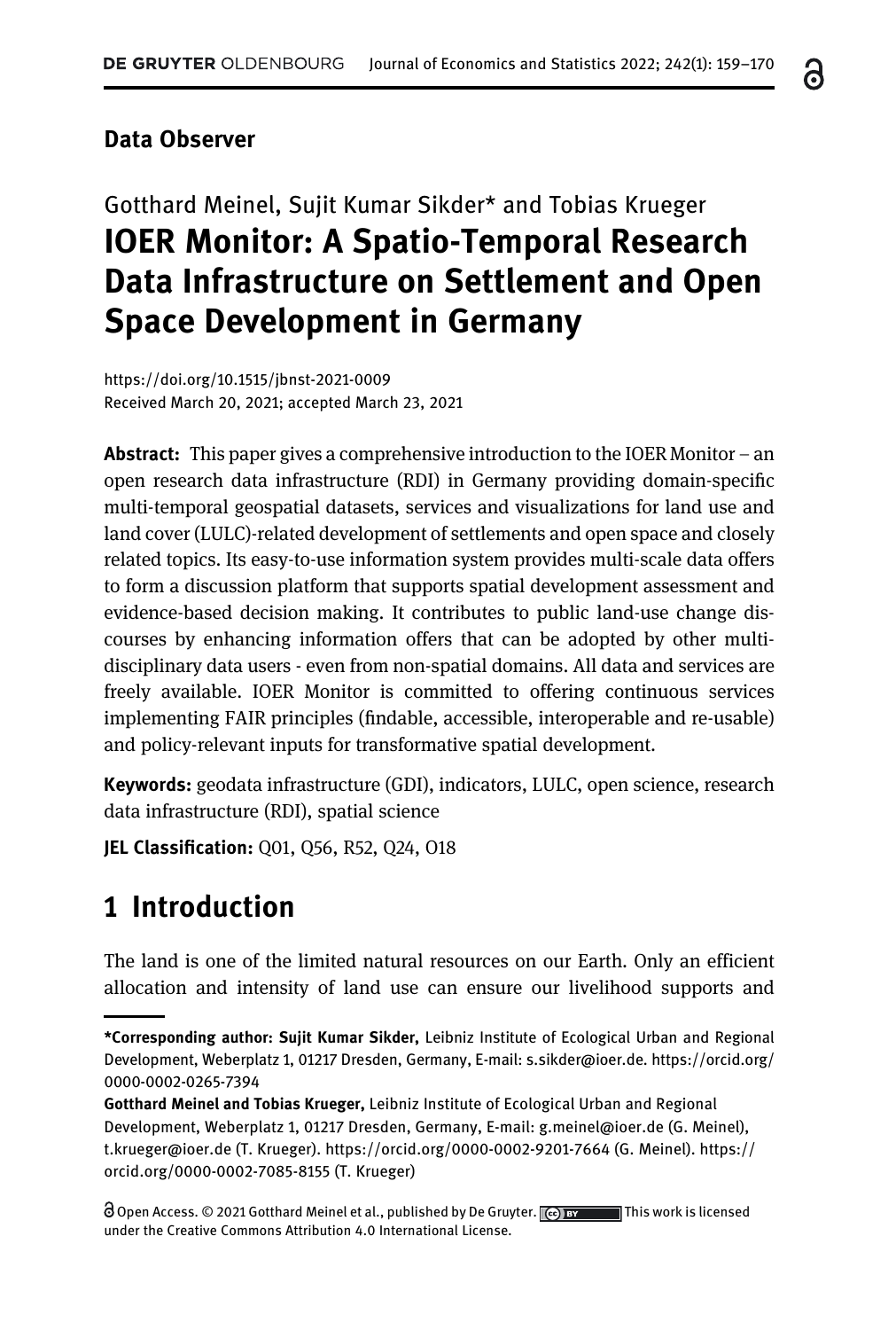necessary environmental protection [\(GLTN 2018\)](#page-10-0). In particular, the physical development has to be carried out with careful considerations in case of new land consumptions.

The article aims to present a comprehensive introduction to an open research data infrastructure (RDI) which is providing domain-specific multi-temporal geospatial datasets, services and visualizations for Germany. The Monitor of Settlement and Open Space Development (IOER Monitor; [https://www.ioer-monitor.de/](https://www.ioer-monitor.de/en/) [en/](https://www.ioer-monitor.de/en/)) is a permanent RDI on the topic of land use/land cover which is hosted by the Leibniz Institute of Ecological Urban and Regional Development (IOER) in the city of Dresden, Germany. The IOER Monitor was established in 2010 as a scientific service of the IOER and has since developed over a decade into a comprehensive and sought-after research data infrastructure on the topic of land-use monitoring. It provides detailed spatial tangible information on land use in Germany, covering aspects like settlement structures, land take values, ecosystem services, spatial impacts of renewable energy fuels or landscape quality, just to mention a few. The data is provided for the whole terrestrial extent (i.e. land surface including inland water bodies and coastal areas) of Germany and is available for administrative units ranging from sub-municipal divisions to the federation and in most cases for INSPIRE-geographical grids from 100 to 10,000 m grid cells.

The subject-specific research data infrastructure presented in this article is fulfilling some of the pre-requisites of open data and e-Science principles, which was almost impossible without automatic workflow, systematic data management and integration of innovative information technologies. In recent time, "Open Science" or "Science 4.0" is becoming a basic requirement in science practice as well as in funding. Following such a trend, the innovation in digital technologies, communications and collaborative tools enable collecting, analysing, discovering and communicating essential research inputs by following a robust and plausible workflow. Today, the e-Science initiatives are trying to ensure participation of multidisciplinary or even transdisciplinary communities for tackling the global challenges together, given that the progress of science is key to innovation, growth and development pathway [\(Pardo Martínez and Poveda 2018\)](#page-11-0). The emerging approaches of open science are often mentioned: (i) democratic, (ii) pragmatic, (iii) infrastructure, (iv) public and (v) measurable [\(Fecher and Friesike 2013](#page-10-1)). The key components of open science are open access, open data and open source [\(Jomier 2017\)](#page-11-1). [Pisani](#page-11-2) [et al. \(2016\)](#page-11-2) suggested to think even beyond such limited open components rather highlighted many other potential basic requirements – e.g. equitable collaboration, supportive infrastructure, investment for the future data scientist, shared governance, interpretation and so on. In context, data providing infrastructures need to meet domain-specific community-driven principles like FAIR (findable, accessible, interoperable and re-usable), FAIR Data Maturity Model ([RDA 2020](#page-11-3)) or CARE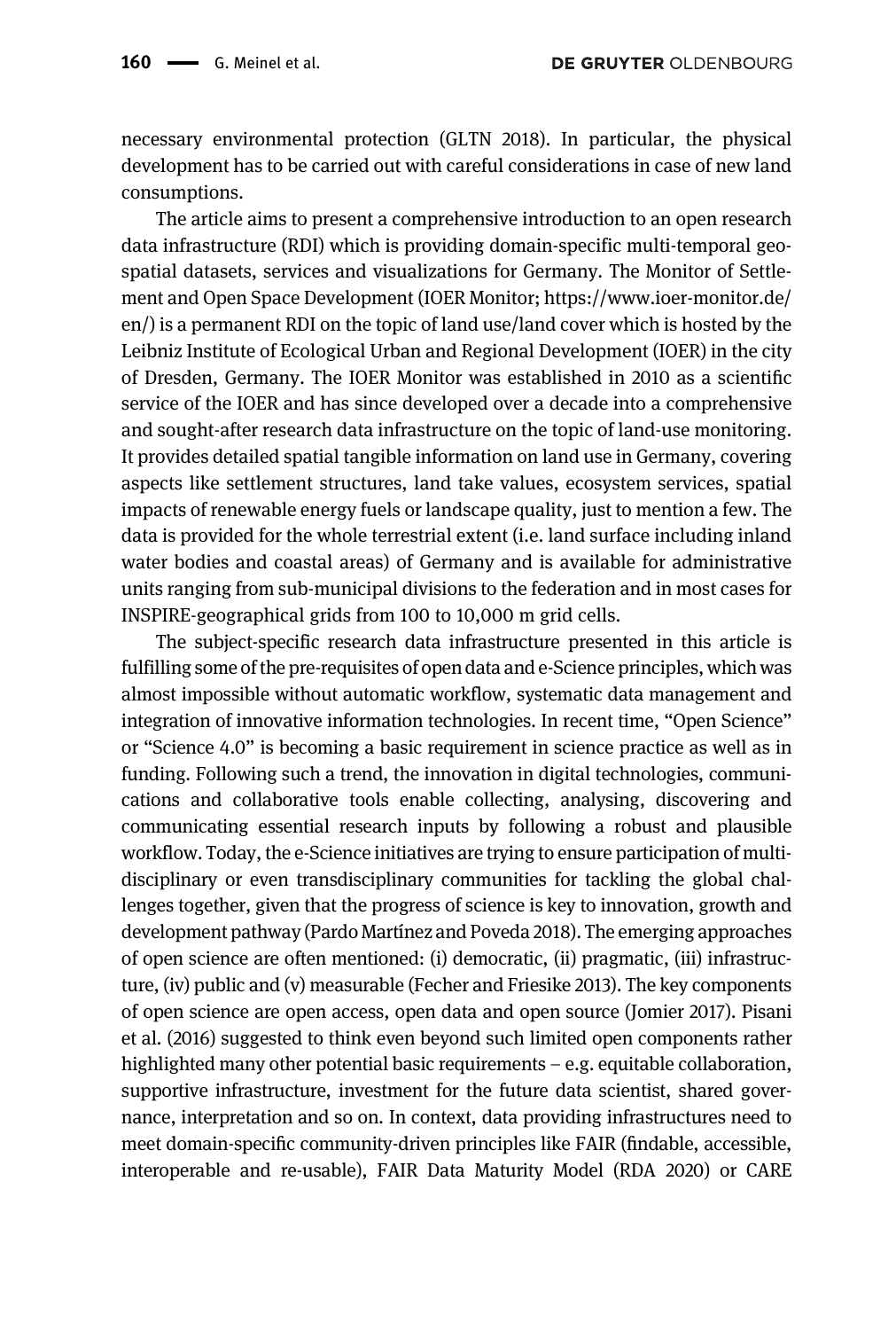(collective benefit, authority to control, responsibility and ethics) principles [\(GIDA 2019](#page-10-2)). Indeed, the national–global initiatives and platforms (including public-private partnerships) are communicating and establishing required guidelines, infrastructure and governances. Some examples are several German national research data infrastructures (NFDIs), which are currently under construction, the European Open Data Cloud (EOSC), GAIA-X and the Research Data Alliance (RDA).

# 2 Contemporary Challenges of Spatio-Temporal Monitoring

A long historical trend can be found of optimizing scarce resources like land in human history. However, there are evidence of unconscious land development, conversion and use for many reasons. In Germany, the coverage of settlement and transport-related land is following a rising trend even in regions of demographic shrinking. The statistical offices of the federal states and the federation annually provide basic statistics on land use and land-use change. However, this information is always given as aggregated numbers with the lowest granularity of singular municipalities. Though, much more information is often needed going deeper into the actual localities. The challenges of land monitoring are described in [Meinel](#page-11-4) [\(2020\)](#page-11-4) and solutions for this problem in [Krüger et al. \(2013\).](#page-11-5) This information must be generated by systematic analysis and geo-processing of basic geospatial datasets in combination with various other data sources. For instance, the national climate protection plan of Germany aims to achieve the net-zero target for land consumption by 2050. A sustainable settlement development (i.e. low-to-zero land consumption, the greening of cities and avoidance of urban sprawl by prioritizing inner before outer development) requires more highly accurate as well as smallscale information on spatial features such as land use, buildings, urban greenery and transport infrastructure. The demand for accuracy of such data comprises aspects of geometrical accuracy, semantical correctness and topicality.

The need for small-scale information is diverse. This enables science and practice to optimize related measures and decisions, but it also increases efficiency to identify successes or mistakes. In particular, the challenges should be considered about the data  $-$  e.g. spatial and temporal resolution, objectivity, homogeneity and so on.

Potential data users are actors from the local, regional, national and even international level. The applications of the data are, for example, measuring coverages of different land-use classes on multiple scales, measuring land-take, quantifying landscape quality metrics, localizing hotspots of renewable energy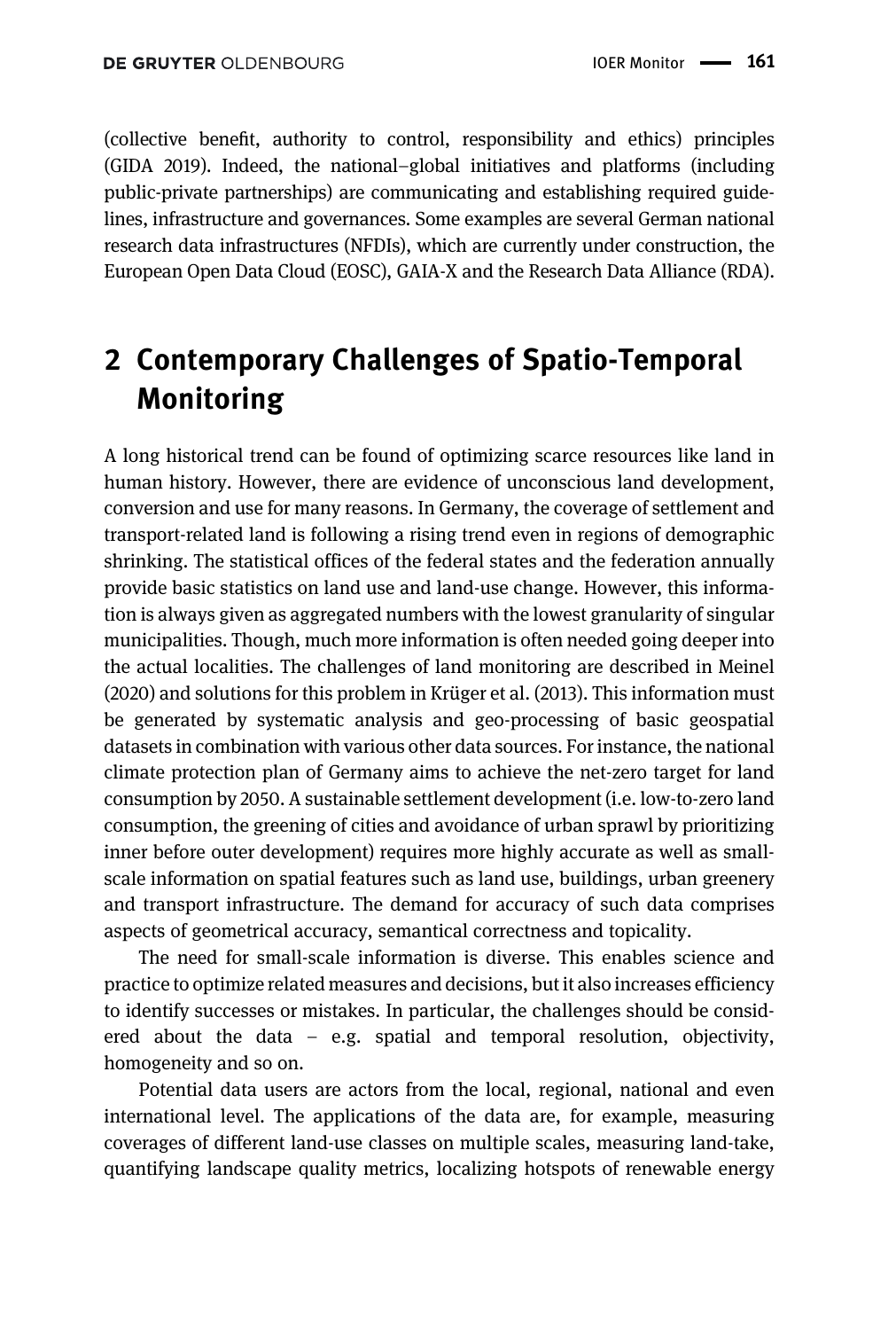generation, estimating green volumes, building urban air pollution scenarios, estimating property values or geothermal potential calculations.

# 3 Research Data Infrastructure: IOER Monitor

### 3.1 Conceptual Framework of Settlement Open Space Monitoring

In general, the IOER Monitor follows the well-known principles of the DPSIR framework. [Figure 1](#page-3-0) shows a conceptual framework on land use monitoring that includes land as an environmental resource, spatial scale of settlement/open space and diverse factors of the social domain.



<span id="page-3-0"></span>Figure 1: Conceptual framework of monitoring (source: Authors own).

As mentioned before, the geospatial scientific data infrastructure of the IOER Monitor offers a thematically wide range of datasets dealing with numerous aspects of land use, settlement structures and patterns. Moreover, it is the basic understanding of the authors of the IOER Monitor that datasets are not only offered for download but those indicators are presented interactively at multiple scales and prepared both graphically and in tabulated visualization. Hence, an easy-to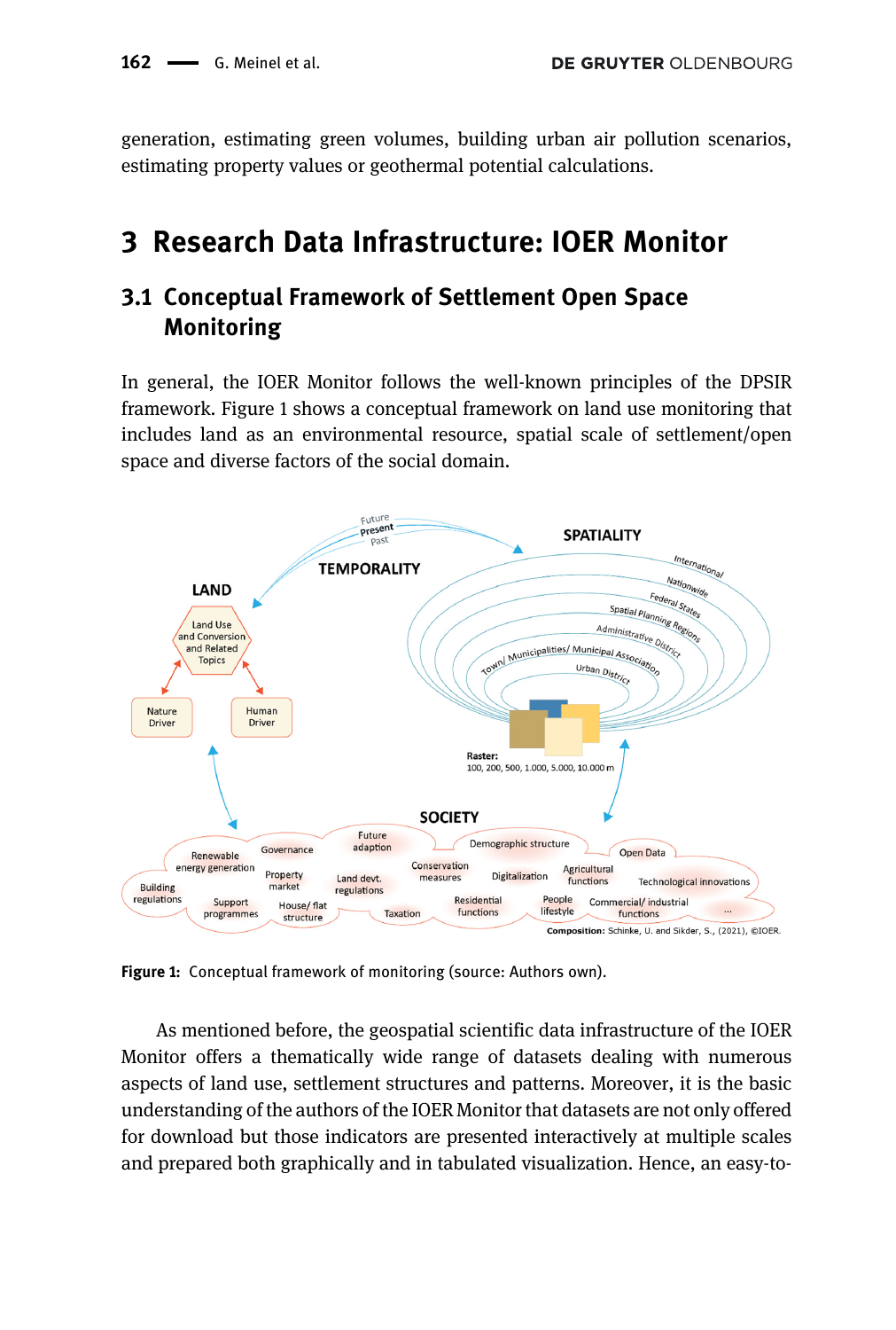use online platform has been developed to support scientists as well as decisionmakers or the interested public with relevant information. Various usage needs from different user communities are met by various data presentation modes, such as maps and diagrams for presentation, or downloadable data tables for further individual investigation.

### 3.2 Thematic Indicators and Spatio-Temporal Resolution

This infrastructure provides comprehensive information on the status of land use and its changes through long-term time series in Germany at a high spatial resolution. The time series currently comprises 13 time periods beginning in 2000, then in 2006 and annually from 2008 onwards. The IOER Monitor is enabling an assessment of the sustainable land use development targets on all administrative levels including urban districts by means.

Currently, there are 95 indicators available, grouped into 10 categories such as settlement, transport, open space, sustainability, building/material stock, urban sprawl, landscape quality, ecosystem services, renewable energy and risk.

Most indicators describe the proportions of several land-use categories of different reference areas. Land use categories are arranged in a pre-defined land use classification scheme, which is hierarchically dividing the land surface into several unique land use classes.

However, besides these area-proportional indicators (i.e. built-up area percentage), there are also more complex indicators such as population-related numbers (settlement density), indicators for the quantification of landscape quality (e.g. hemeroby index, landscape fragmentation and urban sprawl), eco-system service supply (urban green space per inhabitant and potential urban green accessibility) or indicators for measuring the dynamics of landscape change (i.e. land consumption rate of settlement and transportation per day). Further indicators are targeting building stocks or development in flood-risk prone areas, for instance.

### 3.3 Data Mining, Geoprocessing, Harmonization and Curation

The preparation of end-user information and dataset has to deal with intensive computation due to the related complexity of high volume of data, the various data providers and lack of harmonization.

The data sources for land-use related indicators are annual editions of the Basic Digital Landscape Model of the Authoritative topographic–cartographic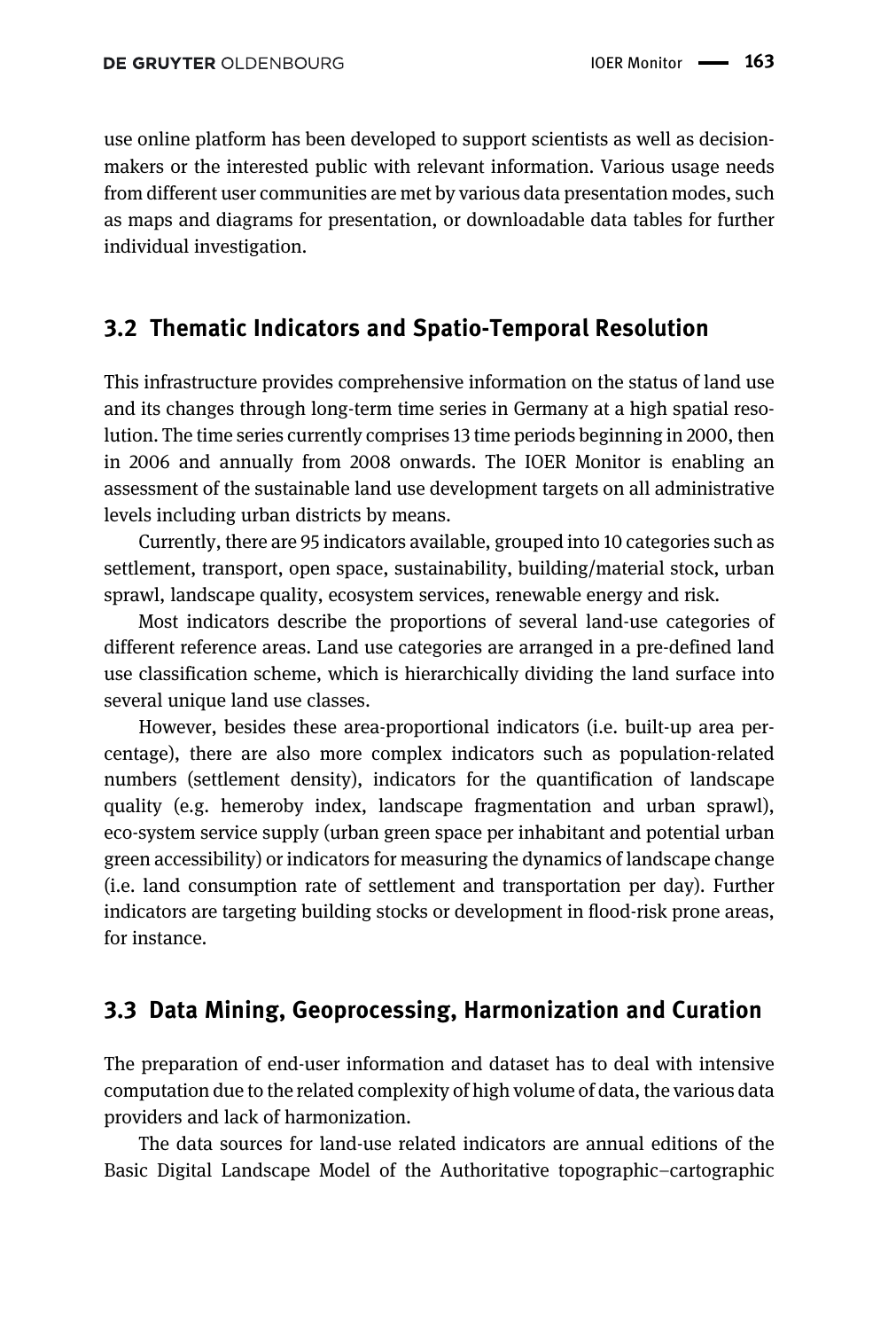information system (ATKIS-Basic DLM, base scale ∼1:25,000). The basic DLM is the harmonized digital landscape model for all federal states providing detailed geotopographic area-covering and gap-less mesh-wise spatial description of Germany (e.g. [Krueger et al. 2013;](#page-11-5) [Schorcht et al. 2016](#page-11-6)). Besides polygons representing areal land-surface objects, it also features linearly modelled transport infrastructure (esp. the road and railway networks).

Further important input data sets for the IOER Monitor include 2D- and 3D-building models (HU-DE, LoD1-DE) featuring building polygons and blocks derived from cadastral data, the German land cover model (Landbedeckungsmodell Deutschland LBM-DE), which is provided by the Federal Agency for Cartography and Geodesy (Bundesamt für Kartographie und Geodäsie BKG) in a three-year cycle and is the official German contribution to the European CORINE Land-Cover products.

For retrospective analyses, approaches to automatically extracting information from digitized topographic maps 1:25,000 (Topographische Karte TK25) and its historical predecessors have been developed [\(Herold 2018\)](#page-11-7). Further geo-data which is part of the geo-processing are, for instance, protected areas for nature conservation, flood-risk areas, the High-Resolution Layer Imperviousness Degree of the Copernicus Land Monitoring Service as well as official statistical information (e.g. population, traffic, economy and finance). Buildings are the important information carriers of settlements. The extraction and classification of buildings from topographic maps are described in [Hecht et al. \(2015\)](#page-11-8).

Each of the datasets requires specific pre-processing steps for data harmonization. Most importantly, the geo-data has to be transformed into a consistent geographical projection. Since most indicators are area-related the Lambert azimuthal equal-area projection is used for data analysis.

Concerning land use, relevant objects from the ATKIS Basic DLM object group Real Usage are collected and assigned to one of the 35 categories from the land use scheme ([Krueger et al. 2013](#page-11-5)). Linear objects representing features with significant land cover proportions (roads, railway infrastructure and running waters) have to be transformed to polygons by buffering. Overlapping conflicts of different polygons are solved by a pre-defined prioritization scheme.

For most of the indicators, an automated workflow has been set up for the geoprocessing tasks at the federal state level. In the end, the partial geometries of the federal states are merged as an overall data set and used for further computations at the different spatial scales (sub-municipal districts to the whole country, raster cells). The cutting edge innovative geo-spatial technologies are rapidly adopted from the powerful analysis tools of ESRI ArcGIS, FME as well as opensource software packages (QGIS). The developed solutions are suitable for highperformance geo-processing of very large data sets through a combination of tiling and parallel processing of analytical steps into individual sequences and so on.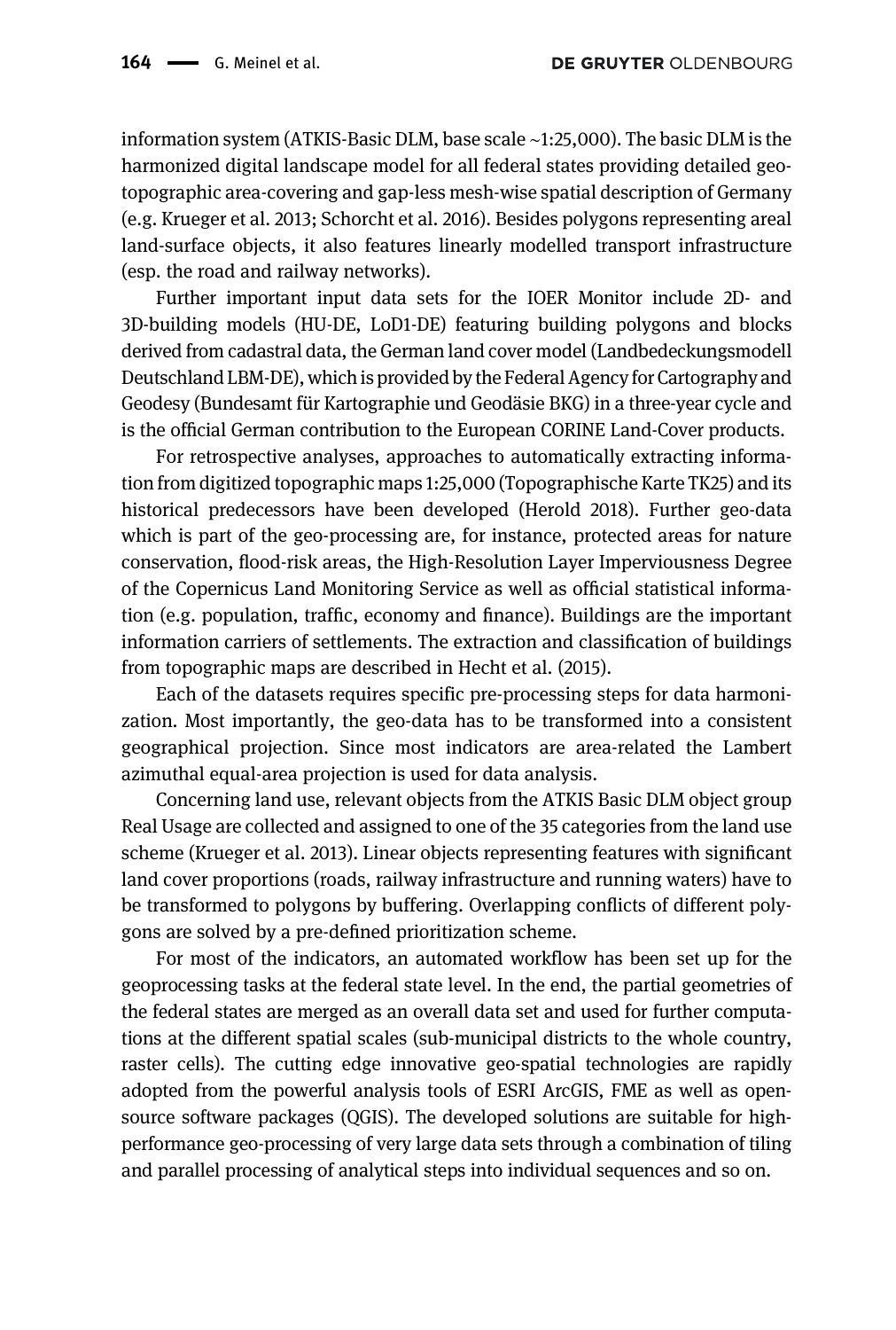### 3.4 Description of Data Quality and Sensitivity

According to international guidelines, RDI repositories should provide enough information about the data and related uncertainties for the users to assess the quality of the data ([CoreTrustSeal-SCB 2019](#page-10-3)). IOER Monitor Indicators are regularly calculated according to the cyclical availability of their corresponding input datasets. For instance, land-use related indicators are calculated annually since the ATKIS Basic DLM is provided every year (in fact there is a quarterly delivery of the data sets from the federal states' mapping agencies to the BKG). Landscape quality indicators such as hemeroby index and near-natural area percentage are calculated in a three-year interval corresponding to the input data LBM-DE [\(BKG](#page-10-4) [2021\)](#page-10-4). Uncertainty in the application of LBM-DE in monitoring is explained in [Meinel and Reiter \(2019\)](#page-11-9). For other indicators a perennial monitoring interval is chosen for thematic specific reasons, e.g. landscape fragmentation is calculated every four years. The geodata sets on which the indicators are calculated are intersected with the reference geometries after their completion to calculate the indicator values for the different scale levels. Most indicators are calculated both for administrative units (municipalities, districts and federal states) and at the grid level (cell sizes 100–10,000 m). In order to achieve multi-temporal comparability, earlier periods are calculated to the latest available administrative-territorial status. This compensates for changes in municipal affiliation that would otherwise lead to difficulties in the comparative analysis.

IOER Monitor provides comprehensive documentations and even case-bycase support to evaluate the completeness of the dataset and emerging sensitivity for any potential user. Detailed documentation of the methods, data sources, assumptions, related literature citations are making available and regularly updated on the monitor homepage for each indicator.

### 3.5 Analytics, Geo-Services and Metadata Catalog

#### (i) Interactive Geovisualization, Statistics and Predictions:

An interactive, internet-based geo-viewer enables the user to obtain digital cartographic visualization, statistics and analyses at a desired spatial scale such as federal state, spatial development regions (Raumordnungsregionen) as they are defined by the Federal Institute for Research on Building, Urban Affairs and Spatial Development (Bundesinstitut für Bau-, Stadt- und Raumforschung BBSR), district, municipality, urban district and INSPIRE-compliant raster grids (cell sizes of 100, 200, 500, 1000, 5000 and 10,000 m). The selected indicator values are displayed as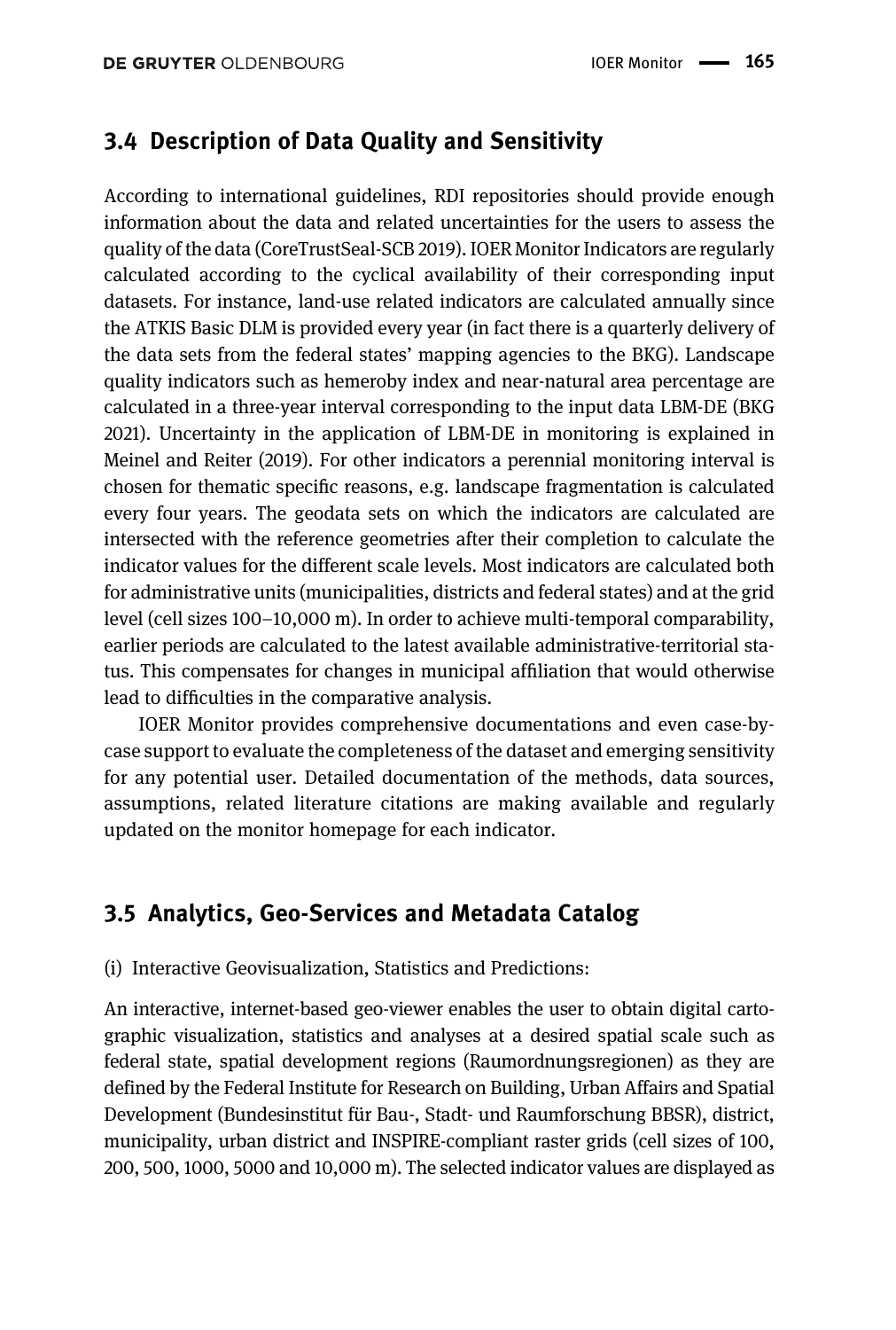interactive maps, tables and diagrams. Comparative functionalities are enabled on the selected spatial scale, for example, an evaluation of how own city or region performs about a selected indicator. Points to be noted, a potential user does not require to log in for access to IOER monitor data, visualization and will not be tracked; and data and services are available free of cost. In addition, for each year a land-use map is calculated in 2.5 m raster resolution, which allows small-scale change detection when comparing different periods.

(ii) Standard Open Geo-Spatial Service and RESTfull-API:

An advanced user should enjoy the display capability of the maps in the GIS environment as Web Map Service (WMS) geoservice; but can also be imported directly via geo-services such as Web Coverage Service (WCS) or Web Feature Service (WFS). Therefore, the user can conduct the required analysis in combination with other datasets and even can be directly integrated with their own web services. Since January 2021, in order to fulfil the requirement of the research data infrastructure certification principle a registration system has been established for providing a unique API-Key to users of geo-services (only for WFS and WCS) – where an easy and straight forward contract should be agreed by the user; however, all other services are open without registration.

(iii) Standard Metadata for Automated Harvesting:

INSPIRE-conform standard Metadata services are made available and updated regularly for all monitor data services. This structured metadata is compatible with automatic harvesting and linking by national and regional metadata portals such as Geoportal.de [\(www.geoportal.de](http://www.geoportal.de)), Geoportal Sachsenatlas (geoportal.sachsen. de) and mCloud [\(www.mcloud.de\)](http://www.mcloud.de).

# 4 IOER Monitor for Science and Practice

Since 2010, IOER monitor data and services are already used and integrated for a significant number of scientific publications, applied research projects, research data infrastructures and education platforms. Multi-disciplinary researchers, professionals and data journalists are using data services and even seek support for special thematic research questions. Total of 117 scientific contributions (does not count externals) has been published with direct use of monitor data since 2010 ([Figure 2](#page-8-0)).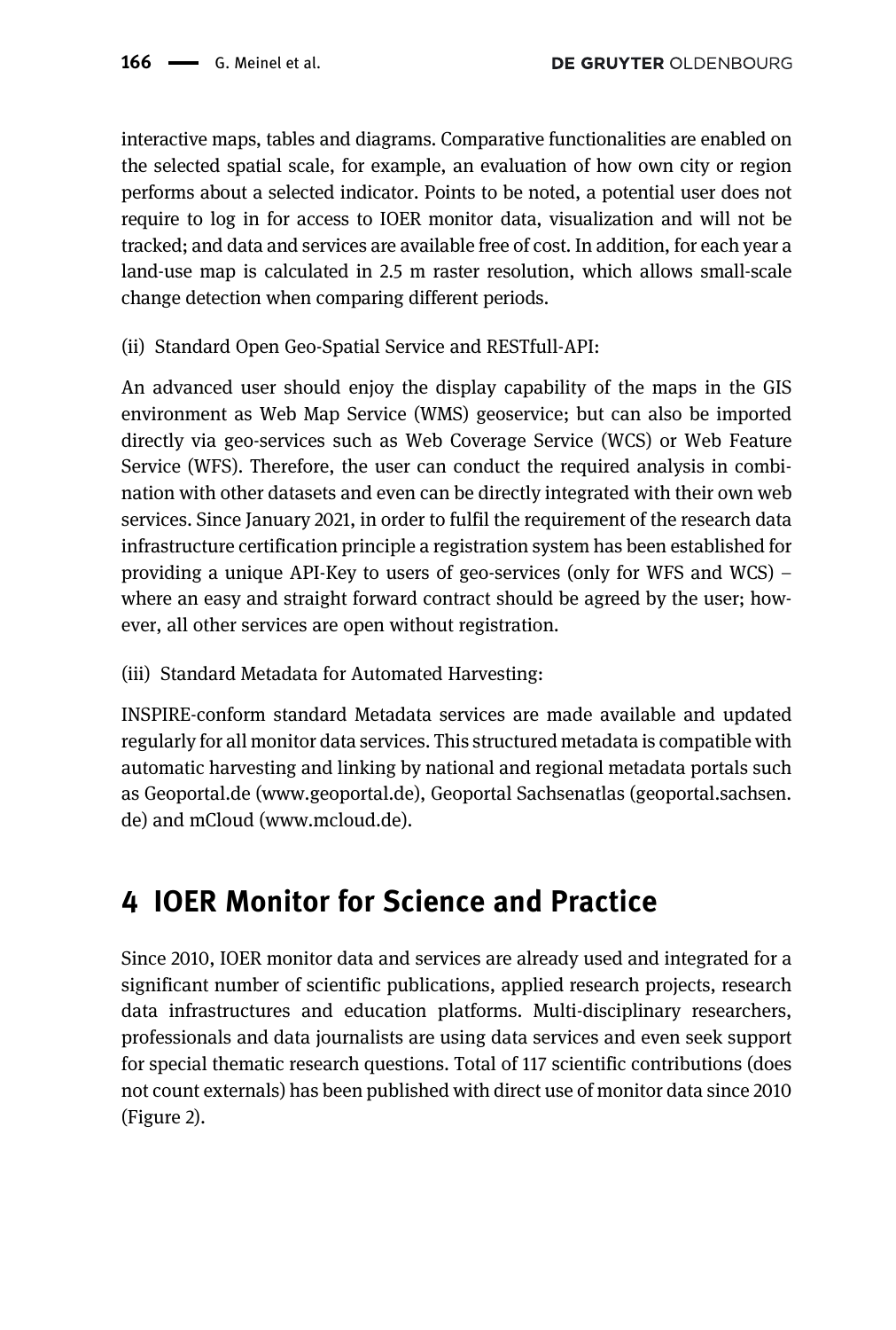

<span id="page-8-0"></span>Figure 2: Scientific publications records with IOER monitor data (till 2019).

(i) Contribution to long-term scientific infrastructures:

Some recent examples can be mentioned as (1) DFG funded long term scientific data infrastructure project Social and Spatial Research Data Infrastructure (Sozial-Raumwissenschaftliche Forschungsdateninfrastruktur SoRa) that is linking high dimensional data infrastructure for social and spatial science [\(Bensmann et al.](#page-10-5) [2020](#page-10-5)). In the context of the presented infrastructure for geospatial linking, IOER Monitor geoservices were added which can be used to link interviewed persons from social science surveys to their environment with regard to land use (e.g. share of settlement and traffic area, building density, imperviousness degree of soil) and accessibility of the public infrastructure (e.g. public transport stops and green areas). Socio-spatial requests are answered by accessing IOER Monitor raster type data and retrieve the relevant indicator values from the corresponding  $100 \times 100$  m raster grid or are calculated directly (e.g. distance to the nearest public transport stop) by means of a WPS service using on-the-fly calculations based on the geodata.

(2) The OpenGeoEdu project, funded by the Federal Ministry of Transport and Digital Infrastructure (BMVI) through the mFund research initiative, adopted IOER Monitor data, services and methodology for developing a best practice case study of land use monitoring [\(Bill et al. 2020;](#page-10-6) [Sikder et al. 2019\)](#page-11-10). The OpenGeoEdu project aimed to promote the use of open geodata for spatial science-oriented study courses by offering diverse e-learning modules for flexible adaptation in current academic and professional education.

(ii) Adoption in collaborative research projects:

IOER Monitor data and services are frequently adopted within several multidisciplinary collaborative projects; some examples where IOER research area "Monitoring" participated: urban green – meinGrün [\(Brzoska et al. 2020\)](#page-10-7), urban air quality – SAUBER [\(Petry et al. 2020\)](#page-11-11), diversity of insects in nature protected areas – DINA, building-integrated photovoltaic Standard-BIPV and by the Center for Scalable Data Analytics and Artificial Intelligence- ScaDS.AI.

Additionally, IOER Monitor data and services often adopted in external research projects; however, specific details are hard to track due to open data policy and no obligations for permissions.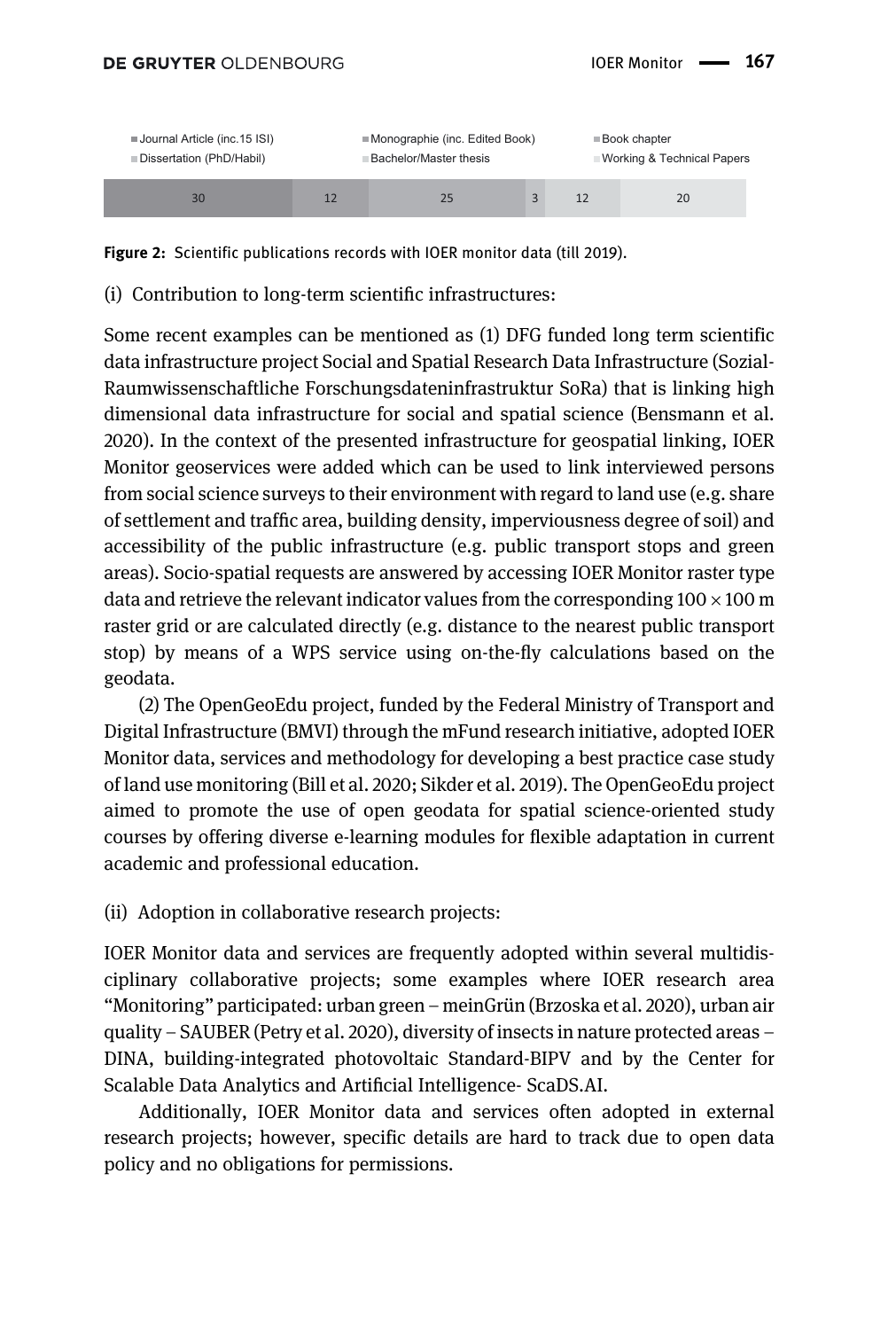(iii) Adoption by planning practitioners and regional authority:

The data/services of the IOER Monitor are used in development policy formulation, public administration, urban and spatial planning, economic sector, science/education and even private individual interests. For example, a comparison of settlement development of urban regions in Germany [\(Siedentop and Meinel 2020\)](#page-11-12), a monitoring of ecosystem services [\(Grunewald et al. 2017\)](#page-11-13) and mobility infrastructure planning with land-use indicators [\(Sikder et al. 2018\)](#page-11-14). The IOER Monitor team annually hosts the Dresden Land Use Symposium (Dresdner Flächennutzungssymposium – DFNS) to provide a discussion and exchange platform for practice-oriented thematic knowledge. Accompanying the annual symposium, a book series with selected contributions on current political discussions, practical solutions and technical innovations in the field of spatial data science is published: [http://www.IOERMonitor.de/tagungen.](http://www.IOERMonitor.de/tagungen)

(iv) Recognition from data community:

Since 2020, IOER Monitor is a certified RDI by German Data Forum (RatSWD). RatSWD is an advisory panel to the federal and state governments on research data infrastructure in Germany. IOER is a registered research data repository on [re3data.org](http://re3data.org) to be found under the following DOI: [https://doi.org/10.17616/](https://doi.org/10.17616/R3QF5P) [R3QF5P](https://doi.org/10.17616/R3QF5P)

# 5 Conclusion

The IOER Monitor provides an easy-to-use information system for spatial planning, environmental administration and spatial science. The information offered help for political actors to assess developments and make evidence-based decisions, for example to contributes to the evaluation of the development of SDG indicators. It can also contribute to a further improvement in the quality of geo-topographic databases; therefore, the enhanced information offers can be adopted by other multidisciplinary data users, even non-spatial domains. All data and services are freely available under DE-CC-BY-2.0. Since the inauguration of IOER Monitor, it is contributing to the commitment of domain-specific spatio-temporal research data on settlement and open space development, which already fulfil many fundamental principles of open science and practice. In future, IOER Monitor will provide enhanced competence services as a permanent research data infrastructure (RDI) by implementing a higher level of FAIRness principles, requirements of designated community and certifications.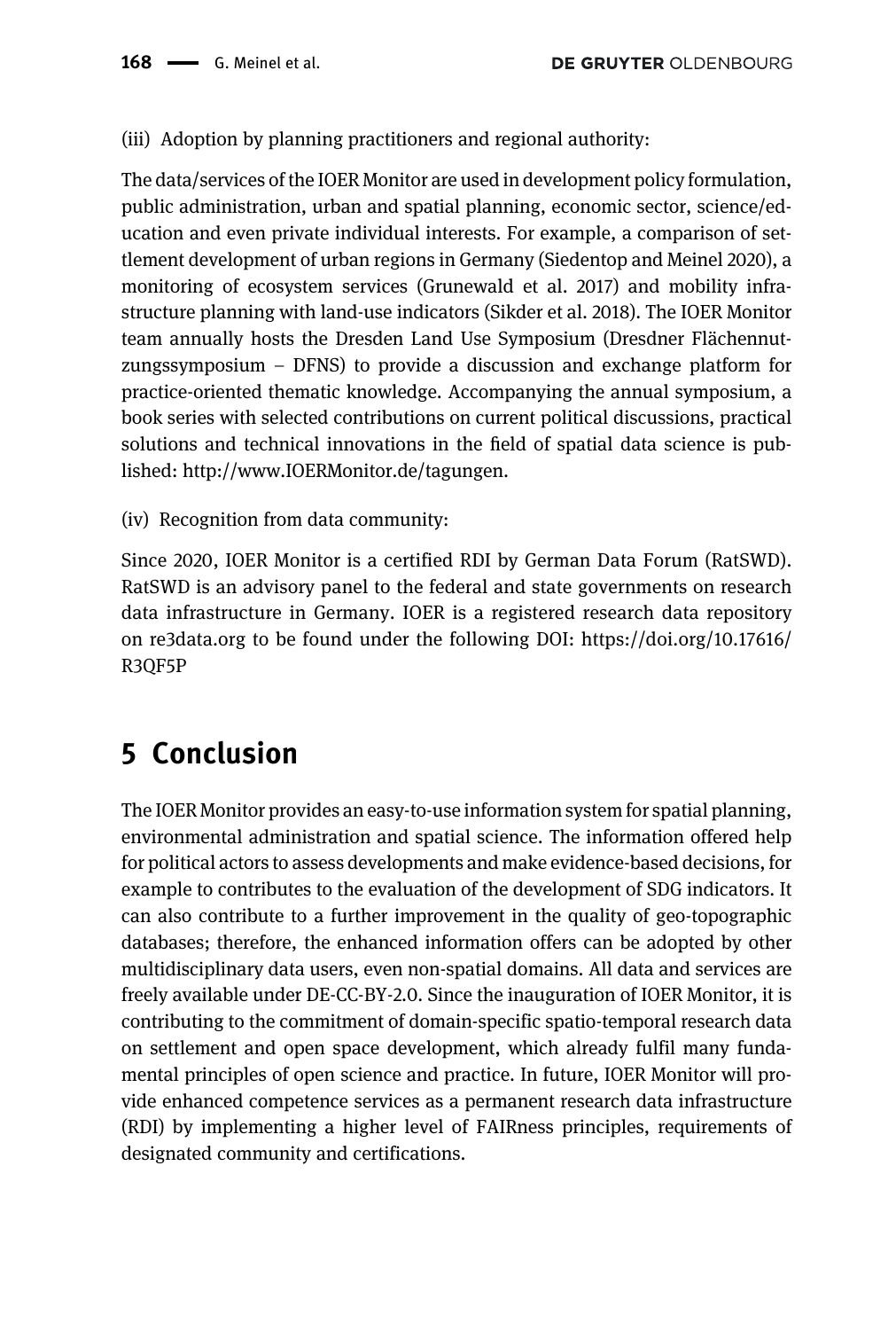### 5.1 Important Information

Contact person für FDZ IOER-Monitor: Dr. Gotthard Meinel, Leibniz Institute of Ecological Urban and Regional Development, Weberplatz 1, 01217 Dresden, Phone +49 (0)351 46 79 0, E-mail:<monitor@ioer.de>

#### Leibniz Institute of ecological urban and regional development (IOER): [https://www.ioer.de/1/home](https://www.ioer.de/1/home/)

Data overview of IOER Monitor: [https://www.ioer-monitor.de/en](https://www.ioer-monitor.de/en/)

Dresdner Flächennutzungssymposium (Annual Dresden Land Use Symposium): [http://12dfns.ioer.info](http://12dfns.ioer.info/)

International Landuse Symposium: [http://ilus2019.ioer.info](http://ilus2019.ioer.info/)

Acknowledgements: Thanks to all team members of IOER Monitor and other IOER staff members for the enormous support and for suggesting innovative feedbacks. Funding: IOER Monitor is jointly funded by the federal government and the federal state of Saxony under the scientific governance of the Leibniz Association.

## References

- <span id="page-10-5"></span>Bensmann, F., Heling, L., Jünger, S., Mucha, L., Acosta, M., Goebel, J., Meinel, G., Sikder, S., Sure-Vetter, Y., and Zapilko, B. (2020). An infrastructure for spatial linking of survey data. Data Sci. J. 19: 27.
- <span id="page-10-6"></span>Bill, R., Lorenzen-Zabel, A., Hinz, M., Kalcher, J., Pfeiffer, A., Brosowski, A., Aberle, H., Hovenbitzer, M., Meinel, G., Sikder, S., et al. (2020). OpenGeoEdu – a massive open online course on using open geodata. ISPRS Ann. Photogrammetry Remote Sens. Spatial Inf. Sci. 5: 31–38.
- <span id="page-10-4"></span>BKG. (2021). Landbedeckungsmodell für Deutschland (LBM-DE), Bundesamt für Kartographie und Geodäsie, Available at: <[https://www.bkg.bund.de/DE/Ueber-das-BKG/Geoinformation/](https://www.bkg.bund.de/DE/Ueber-das-BKG/Geoinformation/Fernerkundung/Landbedeckungsmodell/landbedeckungsmodell.html) [Fernerkundung/Landbedeckungsmodell/landbedeckungsmodell.html](https://www.bkg.bund.de/DE/Ueber-das-BKG/Geoinformation/Fernerkundung/Landbedeckungsmodell/landbedeckungsmodell.html)>.
- <span id="page-10-7"></span>Brzoska, P., Hecht, R., and Stanley, C. (2020). Stadtgrün mit einer App (neu) entdecken. Transform. Cities 4: 86–90.
- <span id="page-10-3"></span>CoreTrustSeal – SCB. (2019). CoreTrustSeal trustworthy data repositories requirements 2020– 2022 (version v02.00-2020-2022). CoreTrustSeal Standards and Certification Board, Available at: [<https://zenodo.org/record/3638211#.YFNb-twxnIU>](https://zenodo.org/record/3638211#.YFNb-twxnIU).
- <span id="page-10-1"></span>Fecher, B., and Friesike, S. (2013). Open science: one term, five schools of though. In: Friesike, S., and Bartling, S. (Eds.), Opening science. Springer, Cham, pp. 17–47.
- <span id="page-10-2"></span>GIDA. (2019). CARE principles for indigenous data governance. Research data Alliance International Indigenous Data Sovereignty Interest Group. The Global Indigenous Data Alliance (GIDA), Available at: <[https://www.gida-global.org/care>](https://www.gida-global.org/care).
- <span id="page-10-0"></span>GLTN. (2018). Land management and planning. Global Land Tool Network (GLTN), Available at: <<https://gltn.net/home/land-management-and-planning/#land-use-planning>>.